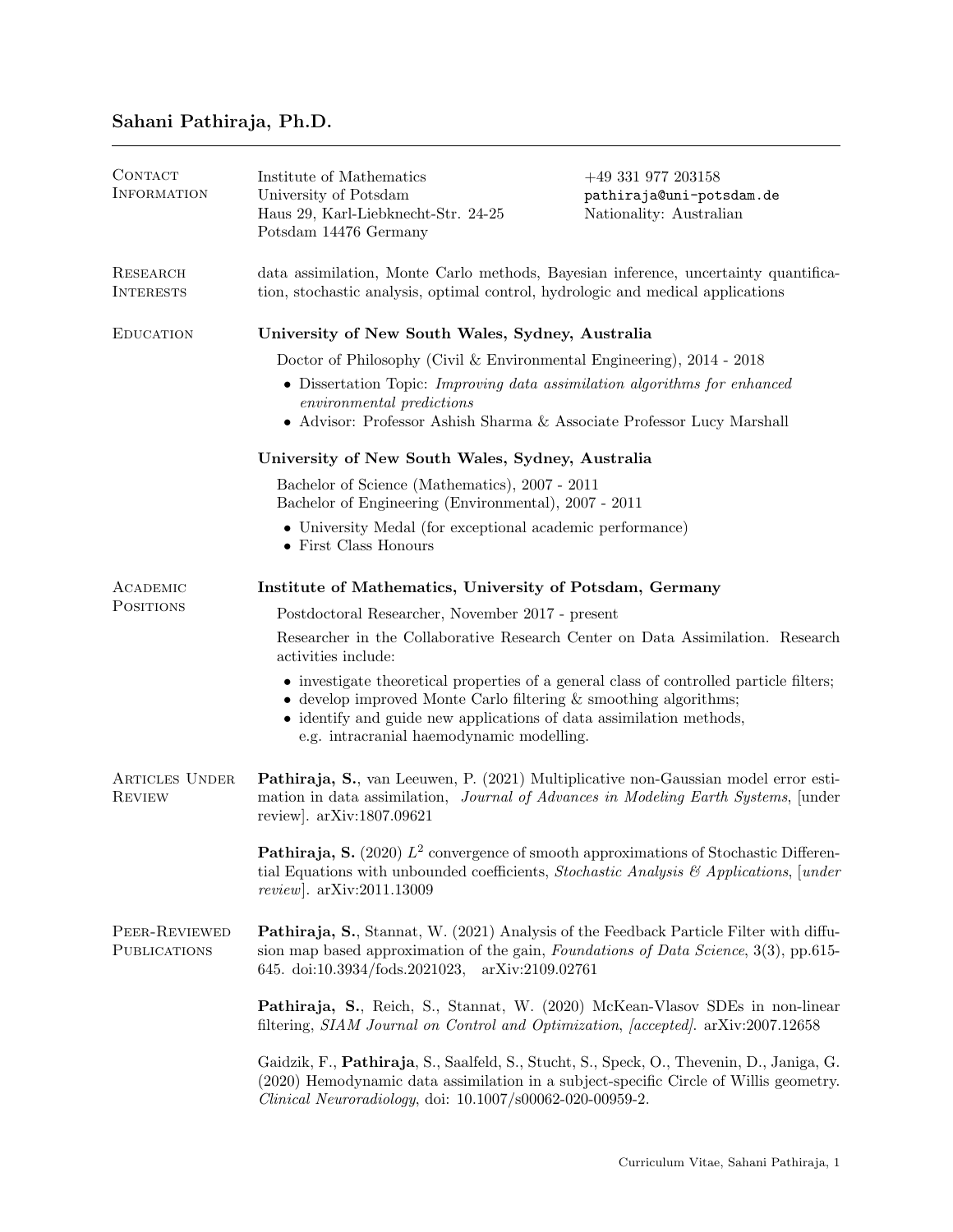de Wiljes, J., Pathiraja, S. and Reich, S. (2020) Ensemble transform algorithms for nonlinear smoothing problems, SIAM Journal on Scientific Computing, 42(1), pp.A87-A114. doi: 10.1137/19M1239544.

Pathiraja, S. and Reich, S. (2019). Discrete gradients for computational Bayesian inference. Journal of Computational Dynamics,  $6(2)$ , pp.385-400. doi:10.3934/jcd.2019019.

Bishop, A. N., del Moral, P. and Pathiraja, S.. (2018) Perturbations and projections of Kalman-Bucy semigroups, Stochastic Processes and their Applications, 128(9). doi: 10.1016/j.spa.2017.10.006.

Pathiraja, S., Moradkhani, H., Marshall, L., Sharma, A. and Geenens, G. (2018) Data-driven model uncertainty estimation in hydrologic data assimilation, Water Resources Research, 54(2), pp. 1252-1280. doi: 10.1002/2018WR022627.

Pathiraja, S., Anghileri, D., Burlando, P., Sharma, A., Marshall, L. and Moradkhani, H. (2018) Time-varying parameter models for catchments with land use change: The importance of model structure, Hydrology and Earth System Sciences, 22(5), pp. 2903- 2919. doi: 10.5194/hess-22-2903-2018.

Moradkhani, H., Nearing, G., Abbaszadeh, P. and Pathiraja, S. (2018) Fundamentals of data assimilation and theoretical advances, in Duan, Q., Pappenberger, F., Thielen, J., Wood, A., Cloke, H. L., and Schaake, J. C. (eds) Handbook of Hydrometeorological Ensemble Forecasting. Berlin, Heidelberg: Springer Berlin Heidelberg, pp. 1-26. doi: 10.1007/978-3-642-40457-3 30-1.

Pathiraja, S., Anghileri, D., Burlando, P., Sharma, A., Marshall, L. and Moradkhani, H. (2018) Insights on the impact of systematic model errors on data assimilation performance in changing catchments, Advances in Water Resources, 113(December 2017), pp. 202-222. doi:10.1016/j.advwatres.2017.12.006.

Pathiraja, S., Marshall, L., Sharma, A. and Moradkhani, H. (2016) Hydrologic modeling in dynamic catchments: a data assimilation approach, Water Resources Research, 52, pp. 3350-3372. doi: 10.1002/2015WR017192.

Pathiraja, S., Marshall, L., Sharma, A. and Moradkhani, H. (2016) Detecting nonstationary hydrologic model parameters in a paired catchment system using data assimilation, Advances in Water Resources. 94, pp. 103-119. doi: 10.1016/j.advwatres.2016.04.021.

Pathiraja, S., Westra, S. and Sharma, A. (2012) Why continuous simulation? The role of antecedent moisture in design flood estimation, Water Resources Research. 48(6), doi: 10.1029/2011WR010997.

CONFERENCE & Seminar Talks [Invited Talk] Continuous time nonlinear filtering techniques and high frequency observations, Data Assimilation Research Centre (DARC) seminar series, University of Reading, United Kingdom (March 2021)

> [Invited Talk] Dimension-free accuracy results for the diffusion map approximation of the Feedback Particle Filter, Society for Industrial & Applied Mathematics Conference on Computational Science and Engineering, Texas, USA (March 2021)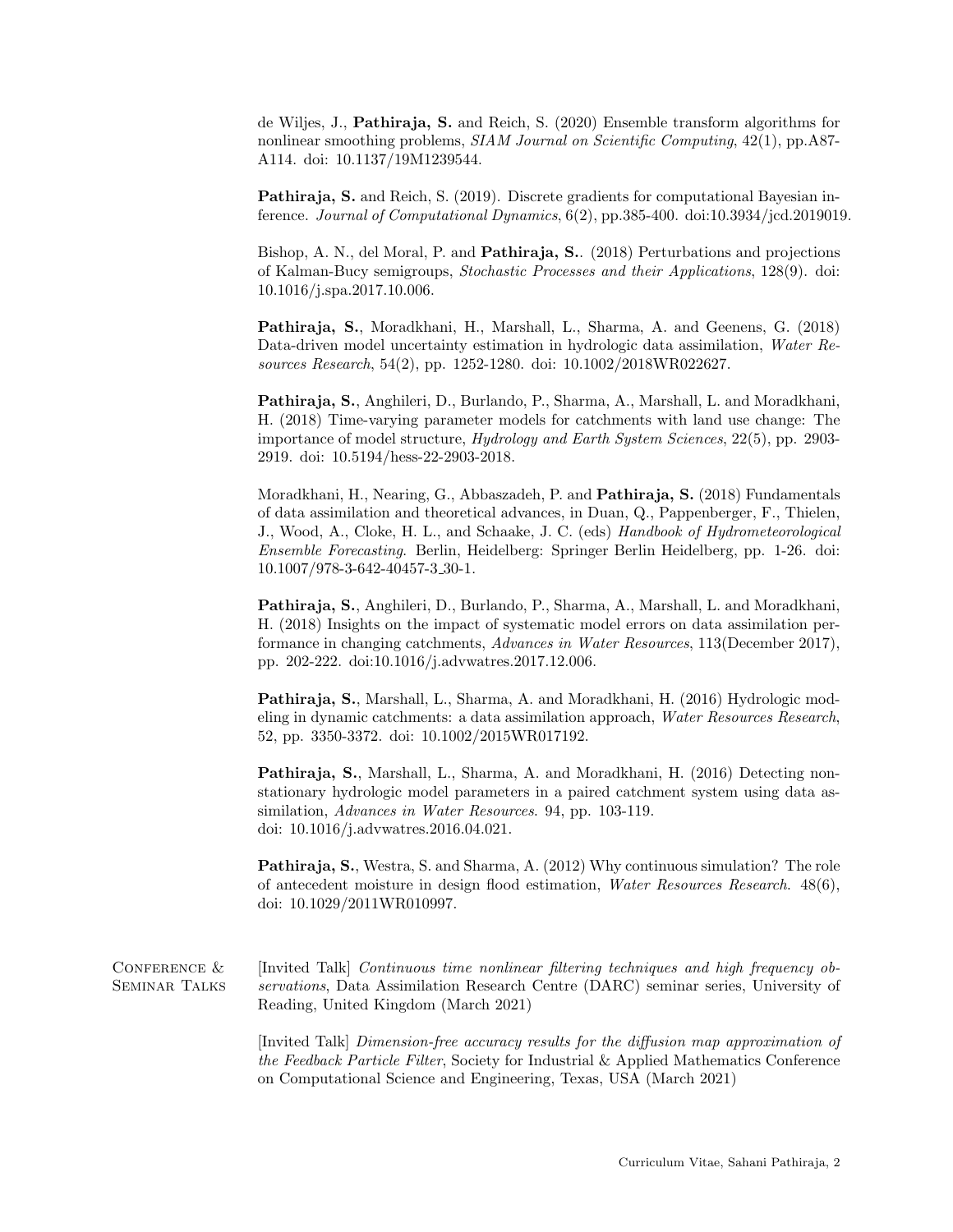[Invited Talk] McKean-Vlasov SDEs in non-linear filtering and Bayesian inverse problems, Potsdam-Lappeenranta seminar on Data Assimilation and Bayesian Inversion, Virtual Seminar, (November 2020)

Discrete gradient methods for computational Bayesian inverse problems, Society for Industrial & Applied Mathematics Conference on Uncertainty Quantification 2020, Munich, Germany (April 2020) *[Cancelled due to COVID-19]* 

[Invited Talk] McKean-Vlasov SDEs in non-linear filtering, Oberwolfach Workshop 2020, Oberwolfach Research Institute for Mathematics, Germany (April 2020) *[Can*celled due to COVID-19]

[Invited Talk] Analysis of the Feedback Particle Filter and the diffusion map approximation, International Congress on Industrial and Applied Mathematics 2019, Valencia, Spain (July 2019)

[Invited Talk] Well-posedness of a weighted Poisson equation arising in the FPF, Stochastic Analysis Seminar, Technical University of Berlin, Germany (February 2019)

[Invited Talk] Algorithms for non-linear smoothing and filtering problems, Workshop on Conservation Principles, Data, and Uncertainty in Atmosphere-Ocean Modeling, Potsdam-Griebnitzsee, Germany (April 2019)

Model uncertainty quantification for data assimilation in partially observed Lorenz 96, 7th International Symposium on Data Assimilation, Kobe, Japan (January 2019)

Perturbations & projections of Kalman-Bucy Semigroups, Society for Industrial & Applied Mathematics Conference on Uncertainty Quantification 2018, Anaheim, USA (April 2018)

Model uncertainty quantication for data assimilation in partially observed multi-scale systems, Workshop scales and scaling cascades in geophysical systems, Hamburg, Germany (April 2018)

[Invited Talk] Model uncertainty quantification methods in data assimilation, American Geophysical Union Fall Meeting 2017, New Orleans, USA (December 2017)

[Invited Talk] Model uncertainty estimation methods, Sydney Dynamics Group Seminar Series, University of Sydney, Australia (May 2017)

Improving forecasts through realistic uncertainty estimates: a novel data driven method for model uncertainty quantification in data assimilation, American Geophysical Union Fall Meeting 2016, San Francisco, USA (December 2016)

[Invited Talk] Dynamically evolving models for dynamic catchments: using data assimilation for modelling catchments with land use change, ETH Zurich, Switzerland (April 2016)

So what's the answer? Moving beyond the point estimate, American Geophysical Union Fall Meeting 2014, San Francisco, USA (December 2014)

How connected are urban catchments? Estimating the effective impervious area, 34th Hydrology & Water Resources Symposium, Sydney, Australia (November 2012)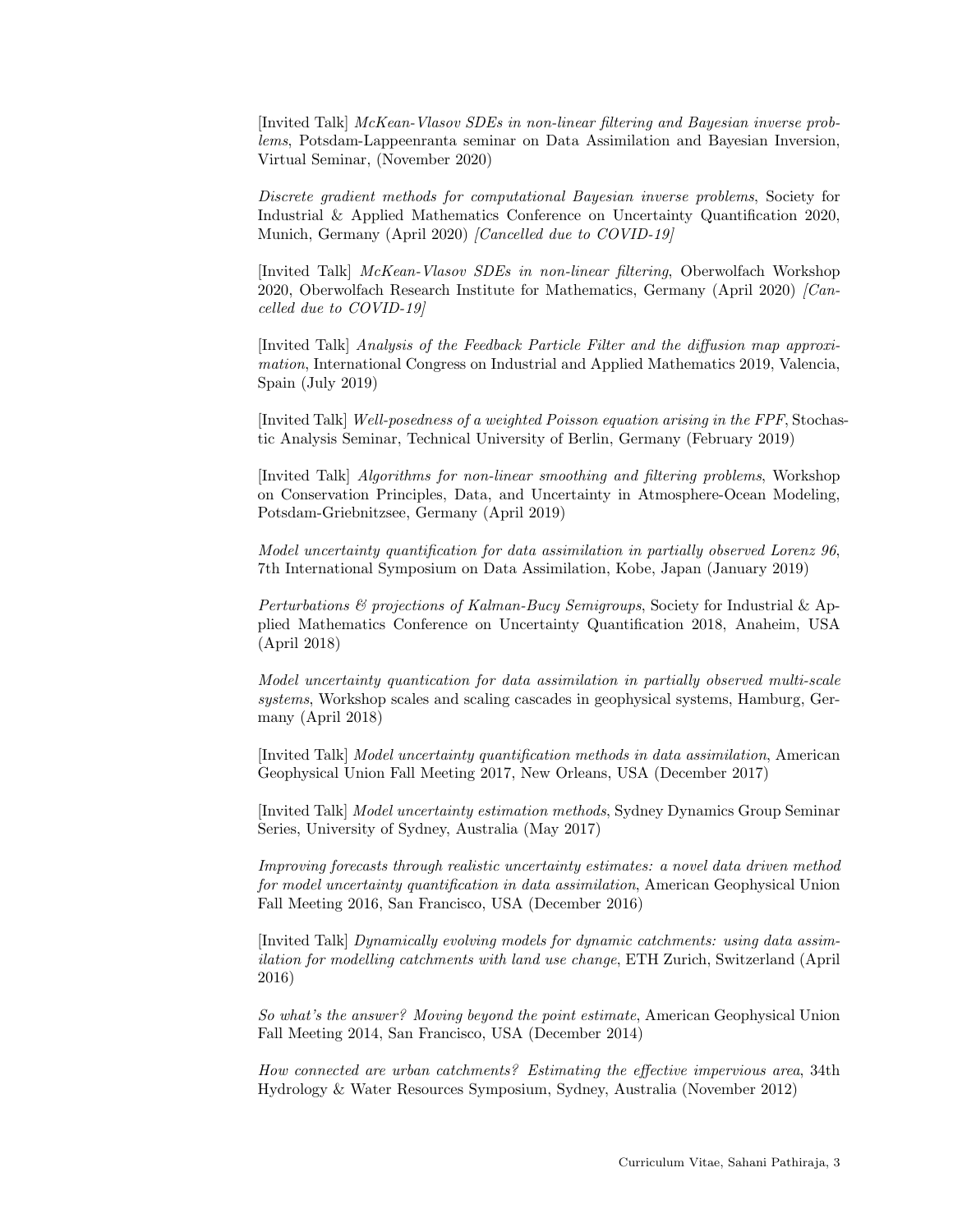POSTER **PRESENTATIONS** Numerous posters (first author and co-author) at SIAM Conference on Uncertainty Quantification (2016), IAHS workshop on Statistical Hydrology (STAHY) (2016), American Geophysical Fall Meeting (2014, 2015, 2016, 2017), International Association of Hydrological Sciences Meeting (IAHS) (2017), MODSIM Workshop on Modeling & Simulation of Systems and Applications (2015, 2017), European Geophysical Union Meeting (2016, 2018), CRC1294 Data Assimilation Spring School (2018,2019), World Environment and Water Resources Congress (EWRI) (2016), HEPEX Workshop (2018), Australian Water and Energy Exchange Initiative Workshop (OZEWEX) (2014), NCAR Institute for Mathematics applied to Geosciences (IMAGe) & Data Assimilation Research Testbed (DART) workshop on frontiers in ensemble data assimilation for geoscience applications (2015)

### RESEARCH VISITS Aalto University & Lappeenranta University of Technology, Finland

Visiting Researcher, August 2021

• Visit as part of a German Academic Exchange Service (DAAD) funded grant to initiate international collaborations with researchers based in Germany. The research focus is on synergies between data assimilation and Bayesian inversion techniques.

#### ETH Zurich, Switzerland

Visiting Researcher, April 2016

• Invited to work with Professor Paolo Burlando at the Department of Civil, Environmental & Geomatic engineering and his team on applying methods I developed during my doctoral studies for time varying model parameter estimation. This fruitful collaboration led to 2 publications.

#### Portland State University, USA

Visiting Researcher, July - December 2016

• Invited to develop my ideas for model uncertainty quantification techniques in data assimilation studies with Professor Hamid Moradkhani at the Department of Civil & Environmental Engineering, which led to many highly cited journal publications. Collaborated with Professor Moradkhani's PhD students on data assimilation problems.

#### University of New South Wales, Australia

Elite Student Research Scholar, December 2009 - March 2010

• Summer research position in the School of Civil & Environmental Engineering. Researched the importance of catchment antecedent moisture conditions in flood estimation using bootstrapping and multivariate regression. This work was developed into an honours thesis and culminated in a journal publication.

## Climate Change Research Centre, University of New South Wales, Australia

Research Intern, July - August 2008

• Verified mathematical models for their ability to characterise climatic phenomenon (eg. ocean heat content) using various statistical techniques (e.g. EOF analysis)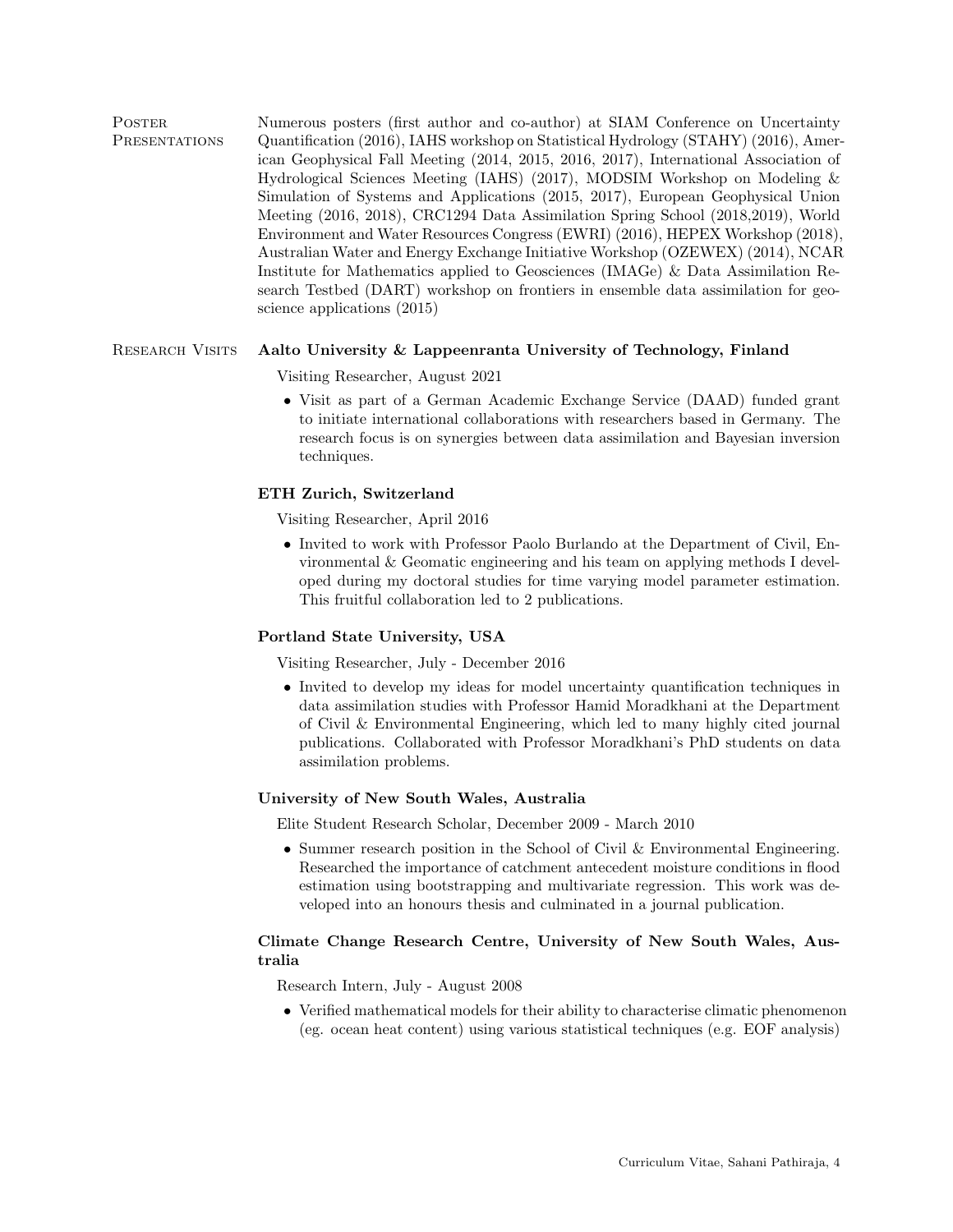| HONORS,<br>AWARDS AND<br><b>CERTIFICATIONS</b> | $2021 - 2024$               |                                                                                                                                                                                                                                                                                                           | $\epsilon$ 200,000 Membership in FRIAS Young Academy for Sustainability<br>Research                                                                                                                                                                            |  |
|------------------------------------------------|-----------------------------|-----------------------------------------------------------------------------------------------------------------------------------------------------------------------------------------------------------------------------------------------------------------------------------------------------------|----------------------------------------------------------------------------------------------------------------------------------------------------------------------------------------------------------------------------------------------------------------|--|
|                                                | 2019-2020                   |                                                                                                                                                                                                                                                                                                           | University of Potsdam International Teaching Professionals<br>Certificate                                                                                                                                                                                      |  |
|                                                | 2017                        | \$10,000                                                                                                                                                                                                                                                                                                  | UNSW Postdoctoral Writing Fellowship                                                                                                                                                                                                                           |  |
|                                                | $2014 - 2017$               | \$30,000                                                                                                                                                                                                                                                                                                  | UNSW Research Excellence Award<br>for outstanding Ph.D. research potential and proposal                                                                                                                                                                        |  |
|                                                | $2014 - 2017$               | \$39,000                                                                                                                                                                                                                                                                                                  | Commonwealth Scientific and Industrial Research (CSIRO)<br>Flagship Postgraduate Award<br>third party funded award for Ph.D. research proposal of na-<br>tional significance                                                                                   |  |
|                                                | 2016                        |                                                                                                                                                                                                                                                                                                           | Outstanding Student Paper Award, American Geophysical<br>Union Fall Meeting<br>for talk entitled 'Improving forecasts through realistic uncer-<br>tainty estimates: a novel data driven method for model un-<br>certainty quantification in data assimilation' |  |
|                                                | 2015                        | \$1000                                                                                                                                                                                                                                                                                                    | UNSW Global Mobility Award                                                                                                                                                                                                                                     |  |
|                                                | 2012                        |                                                                                                                                                                                                                                                                                                           | UNSW University Medal<br>for highest GPA/WAM in Bachelors degree                                                                                                                                                                                               |  |
|                                                | 2010                        |                                                                                                                                                                                                                                                                                                           | The SKM Environmental Engineering Discipline Prize<br>for the best thesis in environmental engineering                                                                                                                                                         |  |
|                                                | 2007, 2008<br>$2008 - 2011$ |                                                                                                                                                                                                                                                                                                           | UNSW Faculty of Engineering Dean's Award<br>for top 10 $\%$ of undergraduates in academic year                                                                                                                                                                 |  |
|                                                | 2008, 2011                  |                                                                                                                                                                                                                                                                                                           | UNSW Faculty of Science Dean's Award<br>for top 10 $\%$ of undergraduates in academic year                                                                                                                                                                     |  |
|                                                | $2007 - 2010$               | \$50,000                                                                                                                                                                                                                                                                                                  | UNSW Scientia Scholarship<br>for UAI (rank) of $99.9/100$ in university entrance exams<br>(HSC)                                                                                                                                                                |  |
| TEACHING<br><b>EXPERIENCE</b>                  | 2020                        |                                                                                                                                                                                                                                                                                                           | Lecturer, Bayesian Inference & Data Assimilation (Master course)                                                                                                                                                                                               |  |
|                                                | 2015, 2016                  | Tutor (Teaching Assistant), Fluid Dynamics I                                                                                                                                                                                                                                                              |                                                                                                                                                                                                                                                                |  |
|                                                | 2014, 2017                  |                                                                                                                                                                                                                                                                                                           | Tutor (Teaching Assistant), Engineering Mechanics I                                                                                                                                                                                                            |  |
|                                                | 2014, 2017                  | Tutor (Teaching Assistant), Engineering Hydrology I                                                                                                                                                                                                                                                       |                                                                                                                                                                                                                                                                |  |
| <b>STUDENT</b><br><b>SUPERVISION</b>           | $2018 -$<br>present         | Co-supervision $(informal)^1$ of doctoral candidate Franziska Gaidzik<br>at Otto-von-Guericke-University Magdeburg, Germany. Topic: Using<br>data assimilation to improve hemodynamic intracranial modeling.                                                                                              |                                                                                                                                                                                                                                                                |  |
| <b>REVIEW</b><br>ACTIVITIES                    |                             | Reviewer for: IEEE Transactions on Automatic Control, SIAM Journal on Control and<br>Optimization, Foundations of Data Science, Frontiers in Big Data, Water Resources<br>Research, Journal of Hydrology, Environmental Modelling & Software, Quarterly Jour-<br>nal of the Royal Meteorological Society. |                                                                                                                                                                                                                                                                |  |

<sup>&</sup>lt;sup>1</sup>In Germany, only tenured staff may formally supervise doctoral students